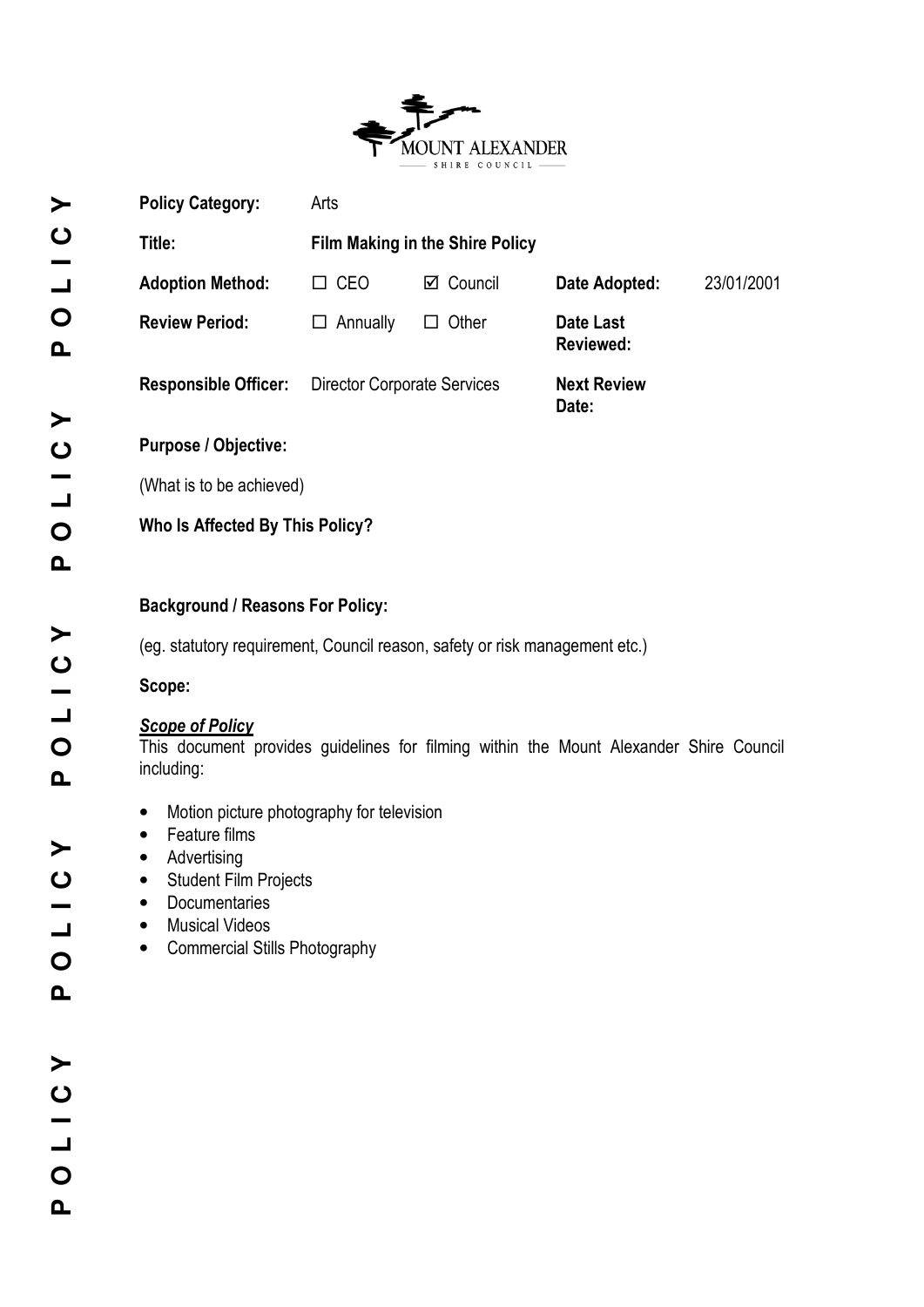## Policy Content:

## **Background**

The need for a Film Making in Shire Policy ("Policy") is in response to a level of demand for film locations within the Shire. The objective is to provide a co-ordinated service, maintain residential amenity, and business community support.

The Film Making in the Shire Co-ordinator ("Co-ordinator") issues permits, co-ordinates location bookings, maintains an overview of filming activity within the municipality, and provides an information service.

(Maldon Township Special Condition – When filming in and around Maldon, Maldon Inc. shall be consulted.)

The Co-ordinator is a central contact point for film crews and l will liaise within the Shire to ensure optimum traffic management, use of public and commercial spaces, and Council and community facilities.

#### Promotion of the Mount Alexander Shire and its Regional Attractions

The Mount Alexander Shire Council enjoys a rich array of streetscapes, landscapes, and an historical ambience. The Shires natural heritage is its greatest physical asset. The Shires architectural heritage reflects the history of the region.

The Shire is highly regarded and sought after as a regional film location. The Co-ordinators clients range from low budget productions to fully fledged commercial feature film productions . The range of work produced includes documentaries, commercial television, television serials, and feature films.

Demand for locations in the Shire fluctuates, but is a regular occurrence.

Filming of location provides a sense of authenticity. Filming in the Mount Alexander Shire contributes to the cultural diversity of the Shire. It does this by drawing on and making more visible the sense of place, atmosphere, dynamism, diversity and vibrancy that our community experiences.

### **Services**

The Film Making in the Shire Co-ordinator provides a central contact person within the Shire. The Coordinator provides the film industry with advice on the guidelines and procedures and evaluates and processes film location permit applications. This service encourages location managers and film producers to provide ongoing information about filming activities and in specific circumstances to budget adequately for possible charges to offset costs.

### Mission

The Co-ordinator offers a co-ordinated film location service which effects communication amongst various interested parties, contributes to the industry's development and image, balances the amenity of residents and traders with those of the industry and creates opportunities and endeavours to promote the Mount Alexander Shire.

### Vision

To provide the best possible film making location service which maximises the promotion of the Mount Alexander Shire locations to the film industry and visitors.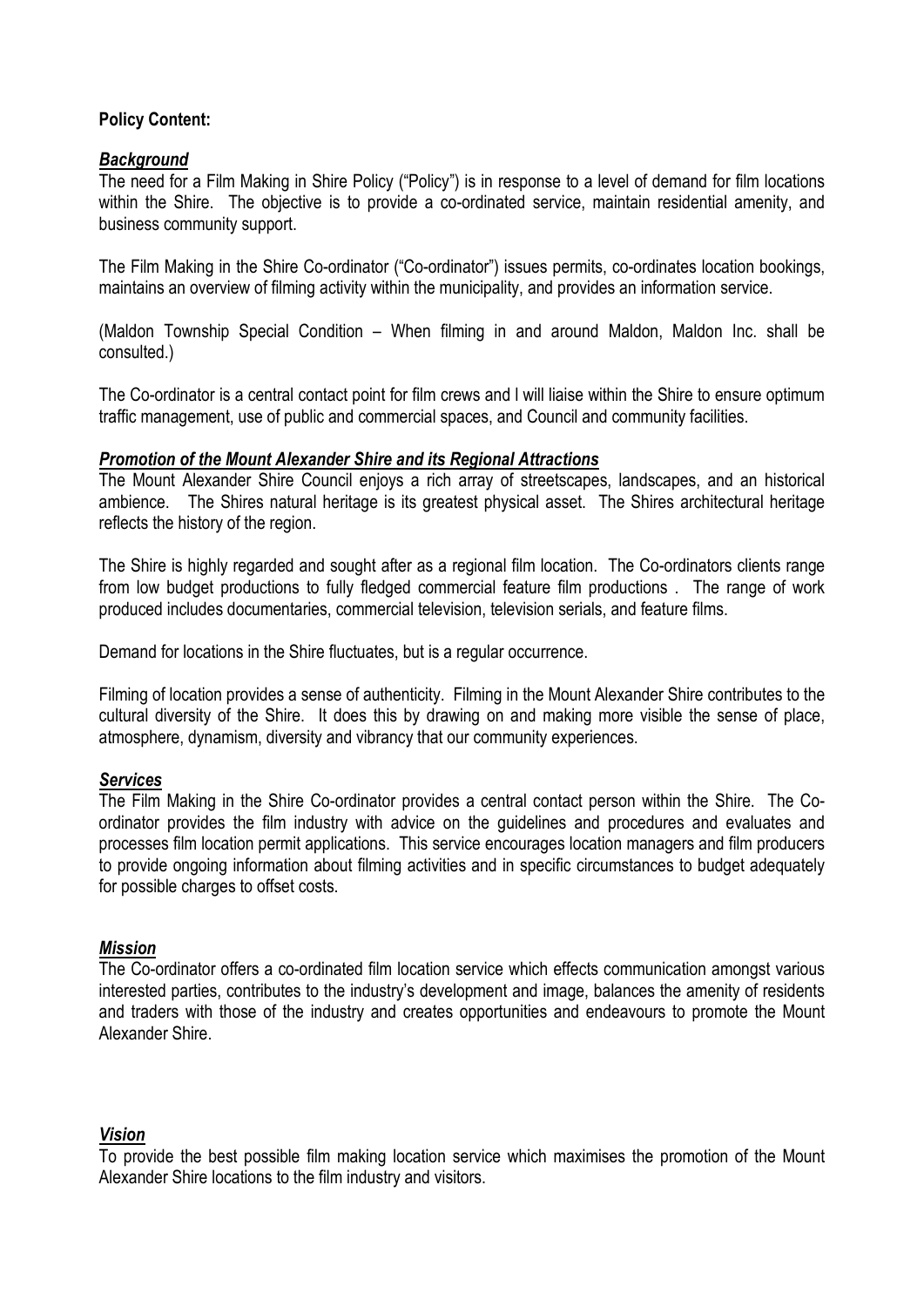## **Outcomes**

Implementation of this policy seeks to:

- Promote, facilitate and assist the work of the film and television community in the Mount Alexander Shire
- Ensure communication and a balance between residential, trader and film industry needs is achieved
- Promote the Mount Alexander Shire as a premier filming location in regional Victoria

The time frame for the issue of permits correlates to the location and the activities potential impact on the amenity of residents, traders and traffic.

The permit application form and guidelines follow as attachments A and B.

## Pricing

Council in some circumstances may levy fees to offset costs such as event co-ordination, expenses associated with advertising, waste collection, traffic control and road closures and any other expenses incurred by Council in the facilitation of the application.

- 1. Fees, as noted above, may be applied for filming in the municipality in those areas under Council's jurisdiction.
- 2. Similar fees may apply to commercial stills photography.

(Maldon Township special condition – Traders reserve the right to negotiate with the film company for loss of profits and inconvenience arising from the film companies failure to work to a previously agreed schedule.)

### Sponsorships – Fee Reduction or Waiver

Film makers may seek a waiver of any fees ( if applicable ). Such support would be treated as a sponsorship by the Mount Alexander Shire Council. The film maker would be required to acknowledge the Shire in the end credits. Sponsorship should be requested in writing and the Co-ordinator is delegated with the final authority to approve any fee reduction/waiver. The location acknowledgment such as "Filmed in the Mount Alexander Shire" or "Thanks to the Mount Alexander Shire" would be sought.

(Maldon Township special condition – provision deleted.)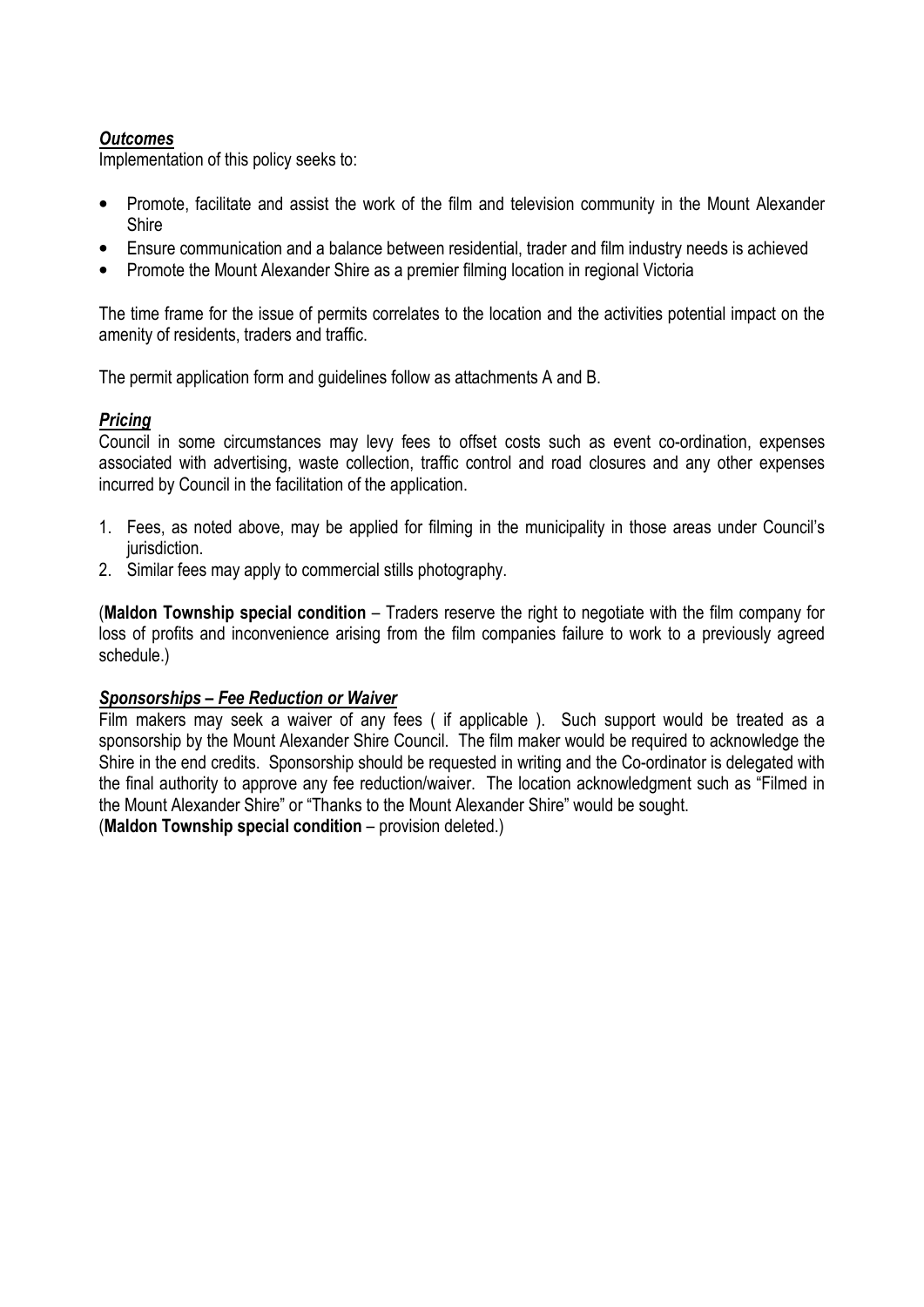#### Legal Requirements

Film applications using the services of stunt performers are required to provide evidence of appropriate specialised risk insurance or work cover. It is the film makers responsibility to ensure that stunt persons are covered for public liability with their own policy or that of the stunt person.

All filming activities must comply with common law.

#### Internal Liaison within the Mount Alexander Shire Council

Filming activities may impact on Council and some community operations. Collaboration and effective communication are essential factors in providing a good service to the film industry. Good liaison between all affected departments and community to support film making activity is essential in the provision of an efficient, effective service which develops and maintains excellent relationships between the film industry, the Shire, and its residents, traders and visitors.

(Maldon Township special condition - The Co-ordinator will liaise with all affected parties to ensure a satisfactory outcome for all traders, the general community, and the film company concerned.

### Damage to Council and/or Private Property

All costs associated with any damage to parks, irrigation, roads and other Council property will be borne by the production company. The company shall be responsible for loss or damage to private property.

### Permission from Other Agencies

Film makers should be aware that other agencies and property owners may need to be consulted prior to filming in the Shire. Filming on land under the control of Parks Victoria, and Department of Natural Resources, will necessitate the applicant contacting those agencies, and obtaining any approvals necessary.

### Definitions:

(Probably unnecessary as policies should be a brief document. May be necessary when content of policy does require further definition).

#### Related Policies:

(Other policies known at the time of writing should be included. If this information alters the policy document should be updated to reflect the change.)

### Related Legislation:

(Every effort should be made to precisely list related legislation.)

### References:

(Use only if required for other documents that are not a Council Policy or legislation. For example a procedure.)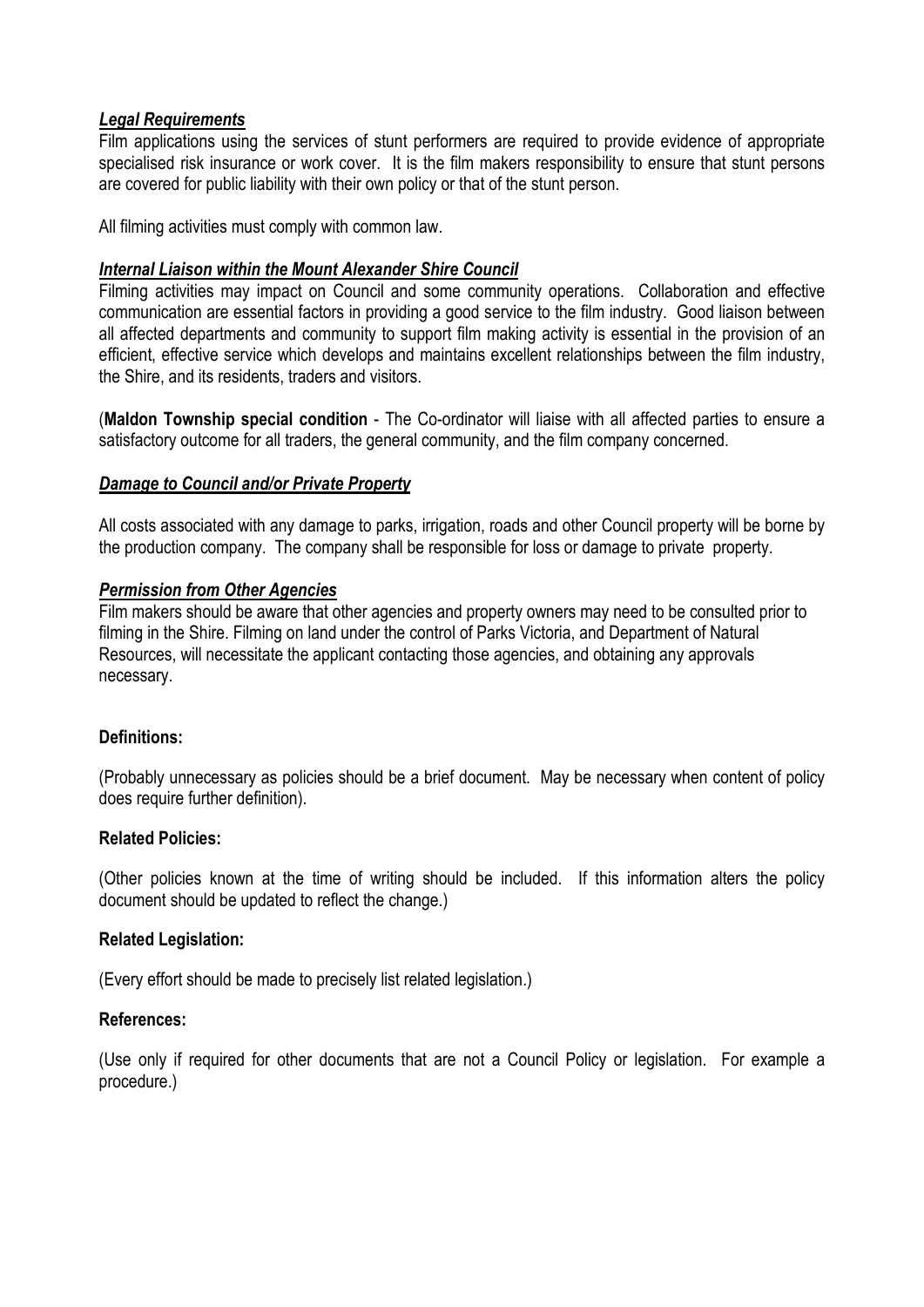|                                    |                                                                         | <b>MOUNT ALEXANDER SHIRE COUNCIL</b><br>FILM MAKING IN SHIRE AND COMMERCIAL STILLS PHOTOGRAPHY PERMIT<br><b>APPLICATION FORM</b> |                                |
|------------------------------------|-------------------------------------------------------------------------|----------------------------------------------------------------------------------------------------------------------------------|--------------------------------|
| Name of Applicant:                 |                                                                         | <u> 1989 - Johann John Stone, market fan de Fryske kunstne fan de fan de fan de fan de fan de fan de fan de fan d</u>            |                                |
| Address:                           |                                                                         |                                                                                                                                  |                                |
| Telephone:<br>BH:                  |                                                                         | <u> 1989 - Johann John Harry Barn, mars and deutscher Stadt and deutscher Stadt and deutscher Stadt and deutsch</u> e            |                                |
| Fax:                               |                                                                         | <u> 1989 - Johann Stoff, amerikansk politiker (d. 1989)</u>                                                                      |                                |
| Mobile:                            |                                                                         |                                                                                                                                  |                                |
|                                    |                                                                         |                                                                                                                                  |                                |
|                                    | Proposed Activities and Purpose of Filming:                             |                                                                                                                                  |                                |
| Firearms:                          | <b>ISSUES OF CONCERN: (Please Tick if Applicable)</b><br>Car Accidents: | Safety Issues:<br>Any other activity which may cause public concern/harm (ie: simulated hold up)                                 |                                |
| Area required:                     |                                                                         | <u> 1989 - Johann Stein, marwolaethau a bhann an t-Amhair ann an t-Amhair an t-Amhair an t-Amhair an t-Amhair an</u>             |                                |
|                                    | Number of Productions Vehicles: TRUCKS:                                 | CARS:                                                                                                                            | # In Crew:                     |
| $\bullet$                          | Please send map of proposed parking for crew vehicles.                  |                                                                                                                                  |                                |
|                                    |                                                                         |                                                                                                                                  |                                |
|                                    |                                                                         | PERMITS WILL NOT BE ISSUED UNTIL INSURANCE REQUIREMENTS ARE FULFILLED                                                            |                                |
|                                    | Insurance Company: ________________                                     |                                                                                                                                  | Policy Number: _______________ |
|                                    |                                                                         |                                                                                                                                  |                                |
|                                    |                                                                         |                                                                                                                                  |                                |
| Copy of Insurance Policy Attached: |                                                                         | <b>Production Safety Report Attached:</b>                                                                                        |                                |
|                                    |                                                                         |                                                                                                                                  |                                |

 $\mathbf{r}$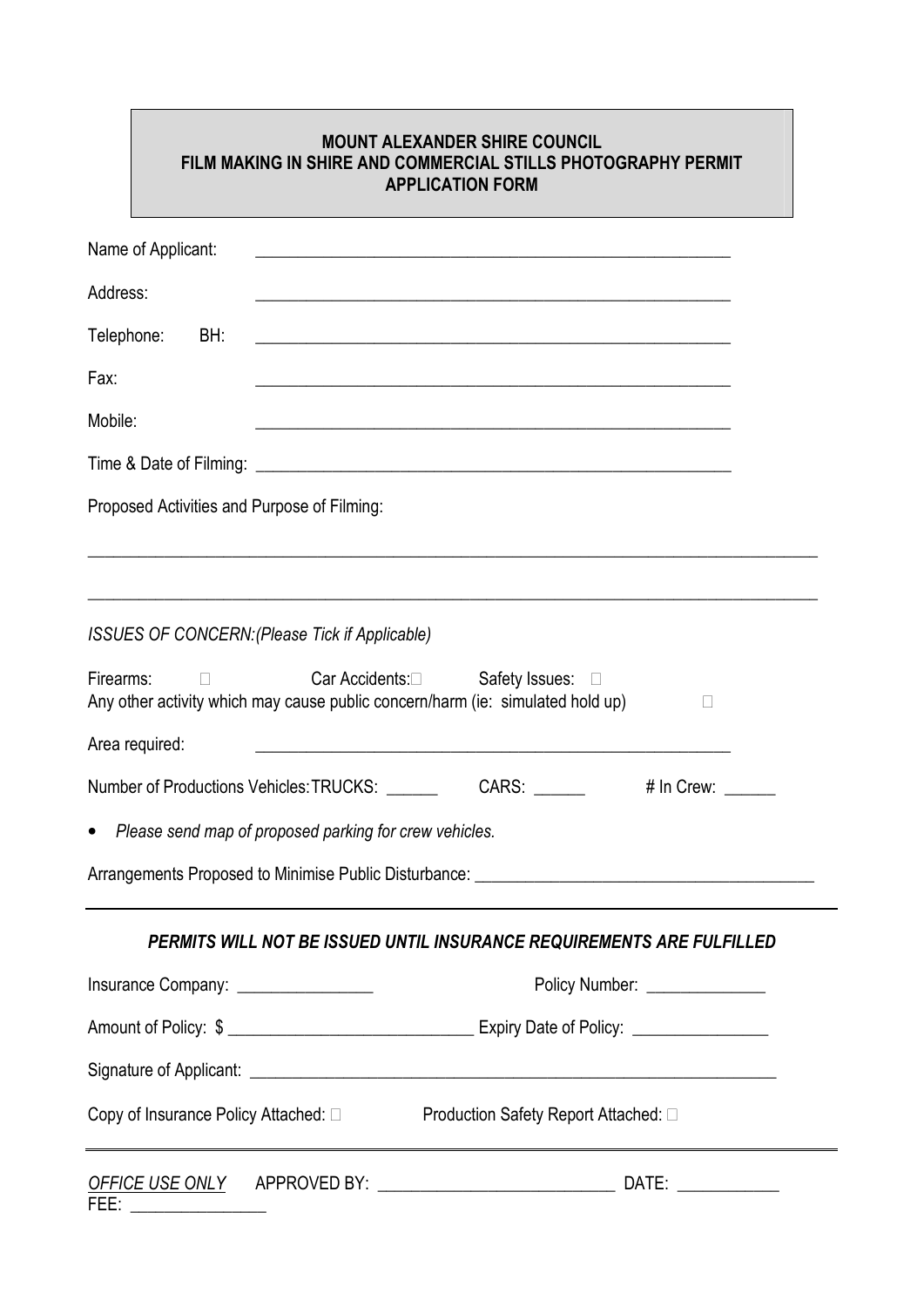# MOUNT ALEXANDER SHIRE COUNCIL FILMING AND COMMERCIAL STILLS PHOTOGRAPHY APPROVALS

#### GENERAL REQUIREMENTS AND CONDITIONS

- 1. All activities must comply with Mount Alexander Shire Council Local Laws, Department of Labour and Industry and the laws or regulations of any other authority having jurisdiction over the area proposed.
- 2. Public Liability indemnifying the Council to a minimum of \$10,000,000.00 is to be taken out by the applicant for motion picture photography. For commercial stills photography, Public Liability must be taken out to a minimum of \$5,000,000.00. A Certificate of Currency must be attached to each application.
- 3. Local traders and residents in the immediate vicinity must be canvassed in writing by applicants to establish objections to filming taking place at least 48 hours prior to the shoot, and preferably up to 7 days in advance. (A copy of the letter is to be provided to Council).

(Maldon Special condition – Local traders…….to invite objections to the filming at least 14 days prior to the filming.)

- 4. The applicant will bear all costs associated with repairing any damage generated by the filming activities.
- 5. The Mount Alexander Shire Council reserves the right to cancel any approval in the event of activities not being conducted in accordance with the Film Making in the Shire Permit. No refund of any fees paid shall be made. The applicant shall lodge a filming schedule, with daily updates (if made) available to interested parties.
- 6. Reserved parking requests require 7 days notice. (Maldon Township special condition 14 days notice.) Maps indicating the location and number of parking spaces required must be supplied. Support cannot be provided for parking in busy areas unless neighbouring traders/residents are provided with adequate notice (as outlined at point 3).
- 7. Activities which may cause damage to any area will not be approved. Irrigation clearance is required for tents, marquees etc.
- 8. Council (Maldon Township special condition and the affected community) is entitled to have a representative present at all times. Any authorised Council officer may ask the film company's representative to produce a copy of the filming permit and the days schedule.
- 9. The applicant must notify the Victoria Police Film and Television Office of their activities including any intended road closures, stunt activity and use of firearms/weapons.
- 10. (Maldon Township Special Condition The shire and the community involved shall be acknowledged in the film credits.)
- 11. The film company shall lodge a schedule for the period of filming. Daily updates shall be provided to those affected on the day.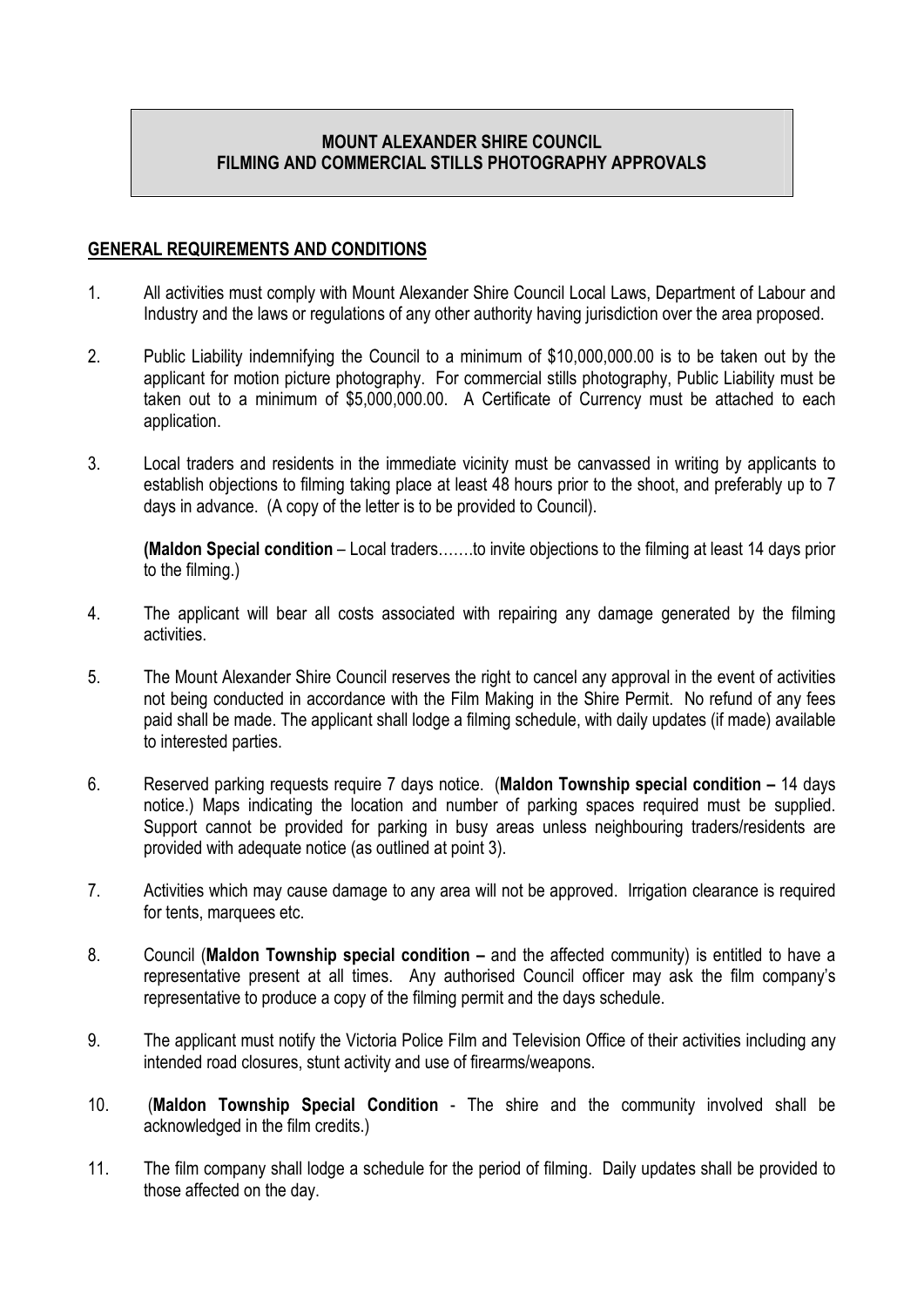# LOCATION FEES

If applied, shall relate to the cost to Council in event coordination, expenses associated with advertising, traffic control, road closures, and any other costs incurred by Council in the facilitation of the application